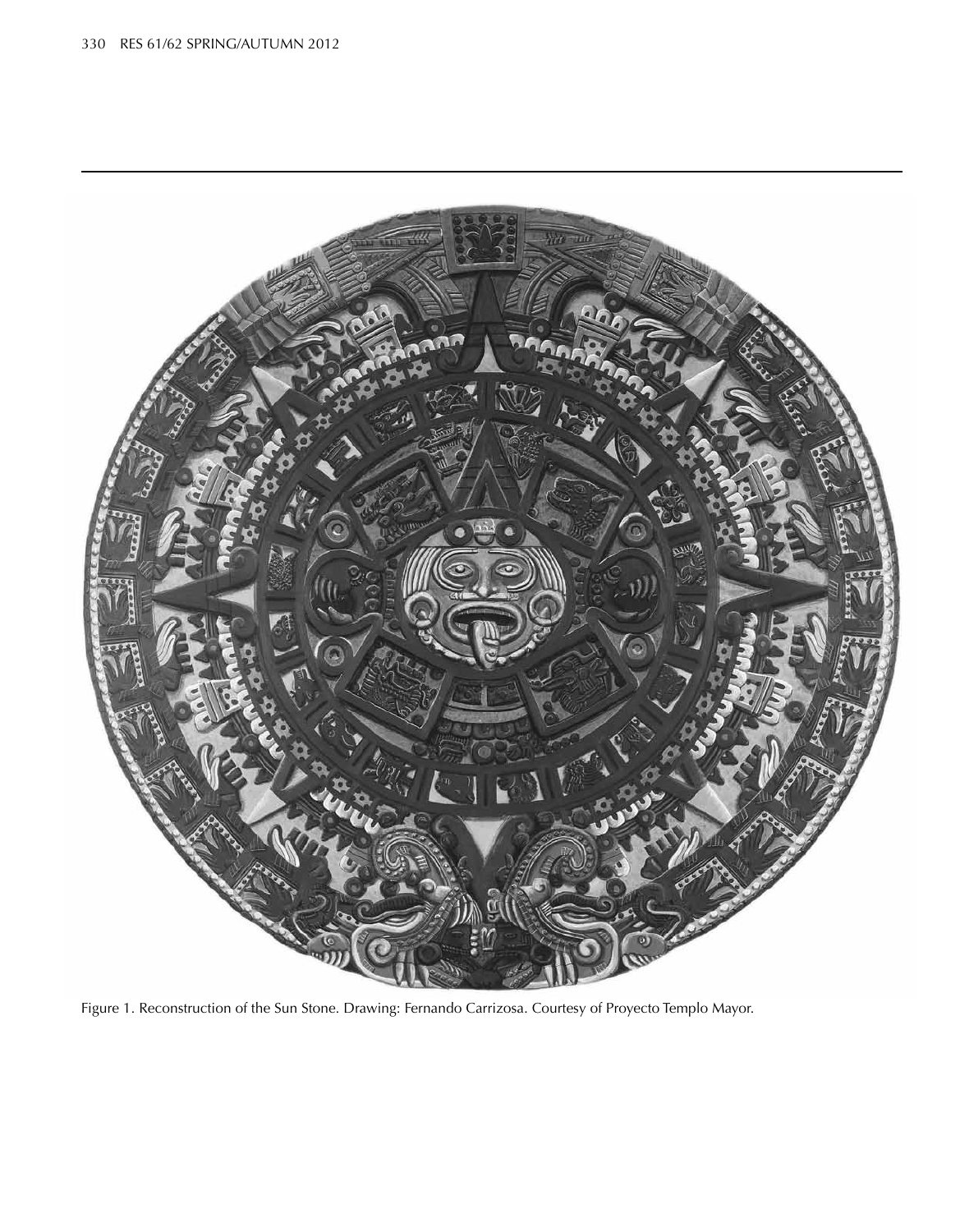# **Color in monumental Mexica sculpture**

*Leonardo López Luján and Giacomo Chiari*

## **Polychrome sculpture and color reconstruction**

Since the remote Egyptian past, sculptors have assiduously employed color as a powerful visual resource. Colors applied on reliefs and three-dimensional sculptures—whether wood, stone, ceramic, or metal have served to confer them with great legibility and to transmit all sorts of sensations, values, and meanings to the beholder (Brinkmann 2008:24; Panzanelli 2008). Moreover, only with the addition of color have artists achieved the lifelike effects they desire. Their main goal has been to captivate viewers with a semblance of reality or *mimesis*. This intention was heightened, for example, in the Spanish baroque school, which sought to deeply move the feelings of the increasingly skeptical masses during the Counter-Reformation, and in pop art, which battled abstract expressionism by means of the mass representation of the real, the everyday, and the popular.

Despite the enormous importance of color throughout the history of world art, specialists have tended to theorize as if color were absent from ancient sculpture. To a large extent, this is a product of the influence exerted by neoclassical authors such as Georg Wilhelm Friedrich Hegel, Johann Joachim Winckelmann, Johann Gottfried Herder, and Joshua Reynolds, who aesthetically defined Greco-Roman sculpture by the whiteness of the Parian, Pentelic, and Carrara marbles used (Østergaard 2008:40; Panzanelli 2008:8–10; Potts 2008:84–85). They overlooked the fact that, over the diaphanous and pure surfaces of the marble, the artists of antiquity applied chromatic layers that completely transformed the viewers' sensations. This taste for the purity of the stone dared many eighteenth- and nineteenth-century collectors to remove all vestiges of pigment from the masterpieces they treasured in their cabinets.

In studies of Mexica art, something similar has occurred.1 As a general rule, there is a tendency to imagine the sculptures of Tenochtitlan as devoid of polychromy. This is due to the fact that the works held in museums throughout the world show us their crude surfaces dominated by gray, pink, red, or violet tones characteristic of the basalt, andesite, or volcanic scoria itself (see López Luján and Fauvet-Berthelot 2009:88–89).

The reality, however, is quite different in Greco-Roman sculpture as well as Mexica monoliths. Careful examination of the pores of the stone in search of a glint of color quickly yields results. All one needs is a little patience, adequate cleaning tools, magnifying glasses, special lights, and infrared photography to produce revealing chromatic reconstructions. Outstanding in this respect is the recent research conducted by Vinzenz Brinkmann (2008) and Jan Stubbe Østergaard (2008). For example, Brinkmann's team not only returned the renowned Peplos Kore, which appeared on the Acropolis in 1886, to its original splendor; but also, after discovering its original polychrome design they proved that the sculpture is actually an image of Athena or Artemis, rather than a young girl dedicated to the city's temple as previously thought (Brinkmann 2008:128– 130). Likewise, the restoration of rich tones and shadows to the bust of the young Caligula at the Carlsberg Glyptotek in Copenhagen has elevated the work to the most vivid of imperial Roman portraits (Brinkmann 2008:114–115; Østergaard 2008:41, 110–113).

In the case of Mexica sculpture, the first chromatic reconstruction dates back to 1916, as H. B. Nicholson  $(1985:156)$  has pointed out.<sup>2</sup> In that year, Dionisio and Francisco Abadiano published a drawing in which they returned to the Sun Stone (ca. A.D. 1502–1520) the color it had lost from centuries of burial in the Zócalo

<sup>1.</sup> An early account of this research was presented under the title "Unveiled Brightness: Color in Monumental Mexica Sculpture," in the "Mirrors and Footsteps: Reflections on the Work of Alfredo López Austin" conference, convened by Davíd Carrasco at Harvard University on April 15, 2011. We would like to express our deepest gratitude to María Barajas, Davíd Carrasco, Alfredo López Austin, Debra Nagao, and Scott Sessions.

<sup>2.</sup> Before this time, several large-format sculptures retaining some of their original polychromy had been discovered in Mexico City. For example, an offering vessel in the form of a jaguar (*ocelocuauhxicalli*) was found in 1901 during renovations to the foundation of the neoclassical Palace of the Marqués del Apartado, located on a street north of the Metropolitan Cathedral. According to Thomas H. Dawley (1902), the animal's skin was painted ochre with black spots, while the claws and the offering container were painted red. In 1913, Manuel Gamio discovered a neo-Toltec style bench on the southwest corner of the Great Temple. This bench, analyzed in 1917 by Hermann Beyer (1955; see Nicholson 1985:151–153), is composed of fifty-two stone panels with more than fifty warriors carved in polychrome bas-relief. Beyer (1955:fig. E, lower left) produced a drawing of six of these warriors and an undulating serpent, in which he recorded with simple hatching the distribution of red, ochre, blue-green, white, and black pigments.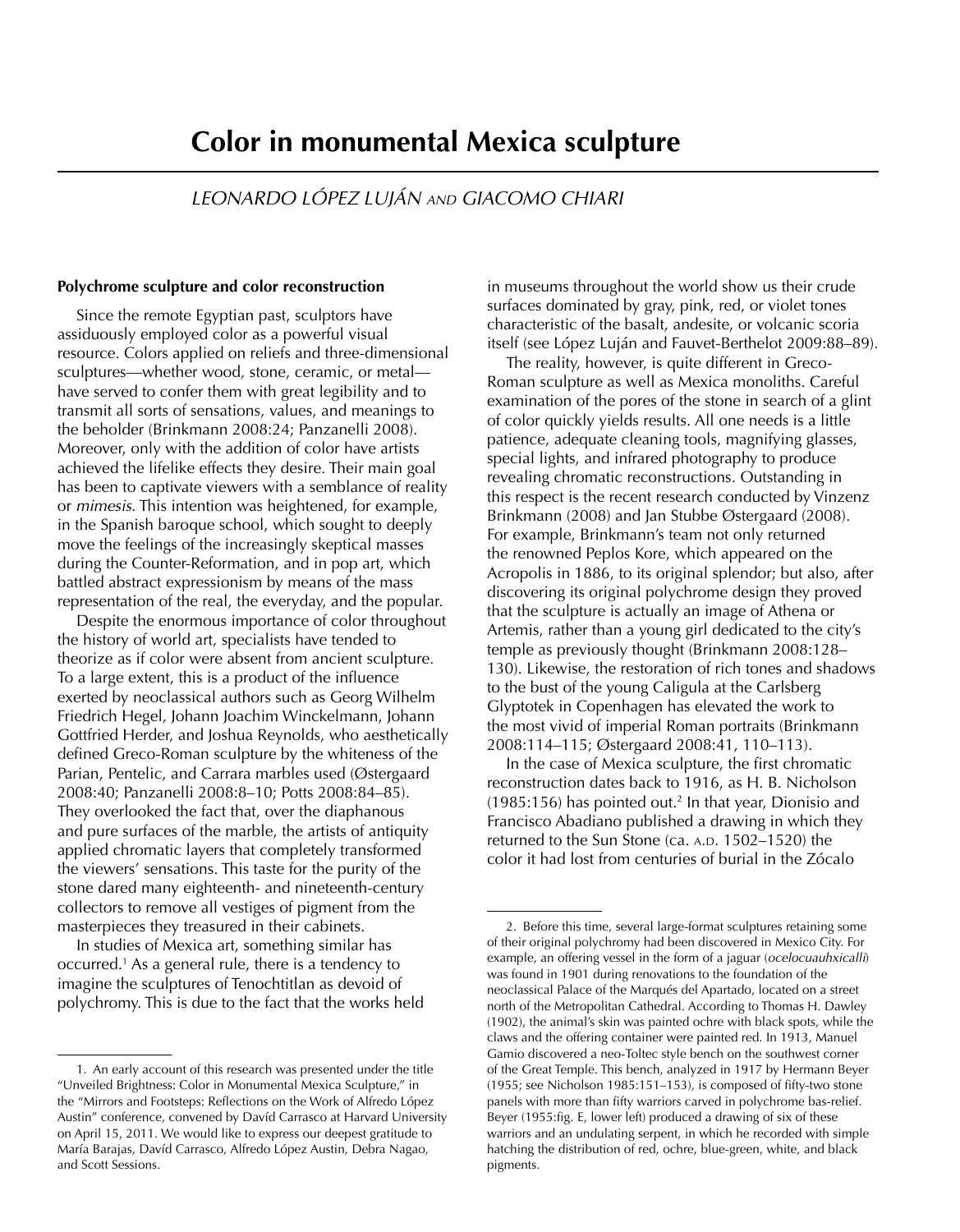as well as nearly a century of exposure to the elements on the west tower of the Metropolitan Cathedral.3 To some extent, the Abadiano brothers based their drawing on direct observations made while creating casts of the monument. Many years later, Hermann Beyer (1921:16, fig. 36) presented his own chromatic reconstruction of the central face of the Sun Stone, before Roberto Sieck Flandes (1942) published a more ambitious rendering of the entire disc and lateral surface of the sculpture. Neither Beyer nor Sieck Flandes, however, based their illustrations on direct observation of the monolith; rather they inferred the colors from similar motifs in the codices. The resulting excessively colored reconstructions they made are now reproduced by the thousands on book covers, ashtrays, and all sorts of tourist memorabilia. In 2000, a team coordinated by art conservator María del Carmen Castro (see Solís Olguín 2000) undertook the cleaning of the Sun Stone, which revealed the use of a much more limited palette than those imagined by the Abadiano brothers, Beyer, and Sieck Flandes. In fact, they found only vestiges of red and ochre, and detected areas without traces of polychromy that may have been covered with blue, black, and white pigments (fig. 1).

Another interesting example is the Coyolxauhqui Stone (ca. A.D. 1440–1469), a monument representing the moon goddess. Unfortunately this monolith lost its color, not from exposure to the elements, but because it was hastily cleaned on several occasions so that archaeologists and then president José López Portillo could admire it immediately after its discovery in February 1978 (García Cook and Arana 1978:16–21). As a consequence of these careless actions, archaeologists were only able to record a few traces of red and ochre pigments (ibid.:fig. 58). In lieu of these lost archaeological data, Carmen Aguilera (1985) produced a reconstructed drawing based on Central Mexican codices, using nine different pigments, including green, gray, orange, and brown. In 2008, in conjunction with the thirtieth anniversary of the Great Temple Project, Lourdes Cué, Fernando Carrizosa, and Norma Valentín undertook research that reversed Aguilera's approach. For several months, they analyzed the pores of the stone to identify every minute trace of pigment and then consulted the codices to corroborate formal conventions of representation of the different iconographic motifs. This research resulted in a drawing published in the

magazine *Arqueología Mexicana* (Cué et al. 2010), which revealed that the sculpture's true colors were limited to five pigments (fig. 2). Subsequently, a life-size fiberglass replica was installed in the archaeological zone of the Great Temple, which in our opinion has overly bright, saturated colors. Far more accurate is the computer projection, since that time, of extremely faint beams of ochre, blue, black, white, and red light directly on the monolith in the Great Temple Museum.4

### **The Mexica sculptural palette**

One of the basic conclusions to emerge from our own research is that the painters of Tenochtitlan's sacred precinct utilized a very limited color palette. In fact, after thirty-five years of archaeological excavations in the historic center of Mexico City, we have only detected the presence of red, ochre, blue, white, and black pigments, nearly all of them made from minerals (Vázquez del Mercado 1998; Grimaldi 2001; Ortega et al. 2001; Ortega 2003; López Luján 2005a:105–107; López Luján et al. 2005; López Luján 2010:54–71). In contrast, western Mesoamerican pre-Hispanic and early colonial codices painted in native styles possess a much wider set of dyes and pigments, mainly of organic origin (e.g., Durand-Forest 1974; Miliani et al. 2012). We can think of many possible explanations for this, such as: (a) The extant Basin of Mexico codices all date from the colonial period, and pre-Hispanic ones from this region would have been painted with a more limited palette; (b) the Mexica did not create green, orange, or gray paintings that were adequate for stone, stucco, or earthen media; (c) if the Mexica did produce such paintings, the cost of applying them on large surfaces was prohibitively high; (d) such paintings (possibly organic colorants) were vulnerable to the elements and thus did not survive; or (e) the presence of only certain colors on the monuments obeyed a strict symbolic purpose.

In our view, the presence of only these five pigments on Mexica sculptural monuments suggests a cosmological purpose: an allusion to the center of the universe and the four cardinal directions. In this sense, Danièle Dehouve (2003:68–72) has demonstrated that, among Nahuas, Tlapanecs, and Mixtecs today, symbols and metaphors alluding to color are limited to five groups: blue-green, red, white, black/navy blue,

<sup>3.</sup> This drawing appeared on the cover of the first issue of the magazine *Acción Mundial,* January 29, 1916.

<sup>4.</sup> For important studies of polychrome architecture and sculpture in other Mesoamerican civilizations, see Boone (1985), Houston et al. (2009), and Fash (2011).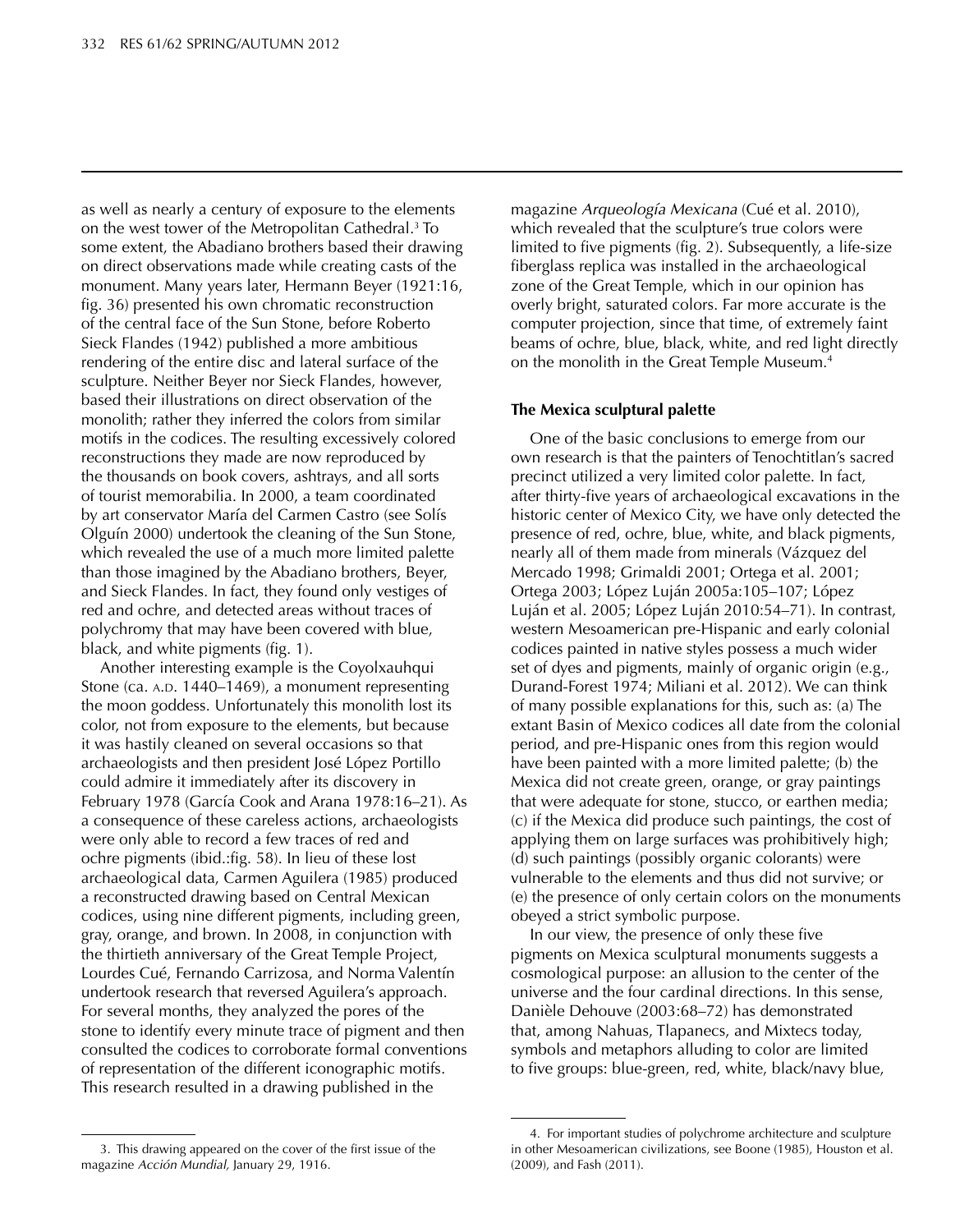

Figure 2. Color reconstruction of the moon goddess on the Coyolxauhqui Stone. Drawing: Luz María Muñoz. Courtesy of Proyecto Templo Mayor.

and yellow. These groups, she tells us, correspond to the color of the leaves of the corn plant and to the four different colors of the mature corncob.

As for the chemical composition of the pigments used in Mexica monumental sculpture, the first analysis of this type dates back to the work of Alejandro Huerta Carrillo (1979). During the 1970s, he studied the Temple of the Sun, a building buried beneath the Metropolitan Sacristy. The façades of this pyramid are decorated with large bas-reliefs in the form of *chalchihuitl* or jade beads. They were painted with red, blue, white, and black pigments, which were partially identified with the aid of an optical microscope.

Many years later, we undertook an in-depth study of the reliefs that decorate the benches of the House of Eagles (ca. A.D. 1469–1486), which involved specialists from the Dipartimento di Scienze della Terra of Turin, the Mexican National Institute of Nuclear Research, and the National Institute of Anthropology and History (Chiari 1999, 2000; Ortega et al. 2001; Ortega 2003; López Luján 2005a:102–116). We applied eight different techniques that allowed us to measure color, trace the general morphology of the surface and strata of

the pictorial layer, determine the nature of pigments, as well as identify and quantify the chemical and mineral elements (fig. 3). We began by conducting a spectrophotometric study, which makes it possible to quantify the colors and their state of conservation, thus leaving a detailed record for posterity. To this end we determined the chromaticity coordinates, dominant wavelengths, and purity percentages. We also used a scanning electron microscope to discover the elemental composition of the pigments and found the following predominant elements: iron in the red and ochre, silicon and magnesium in the blue, and carbon in the black. Infrared absorption spectroscopy and X-ray diffraction further confirmed that the red pigment was hematite, the ochre was goethite, the black was soot, and the blue was palygorskite in some cases and sepiolite in others.

More recently an in-depth study of polychromy was conducted on a gigantic monolith (ca.  $A.D. 1486-1502$ ) depicting the Tlaltecuhtli earth goddess (fig. 4). This monumental sculpture was discovered in October 2006 (Matos Moctezuma and López Luján 2007; López Luján and Chávez Balderas 2010), and since that time we have pursued a comprehensive program of conservation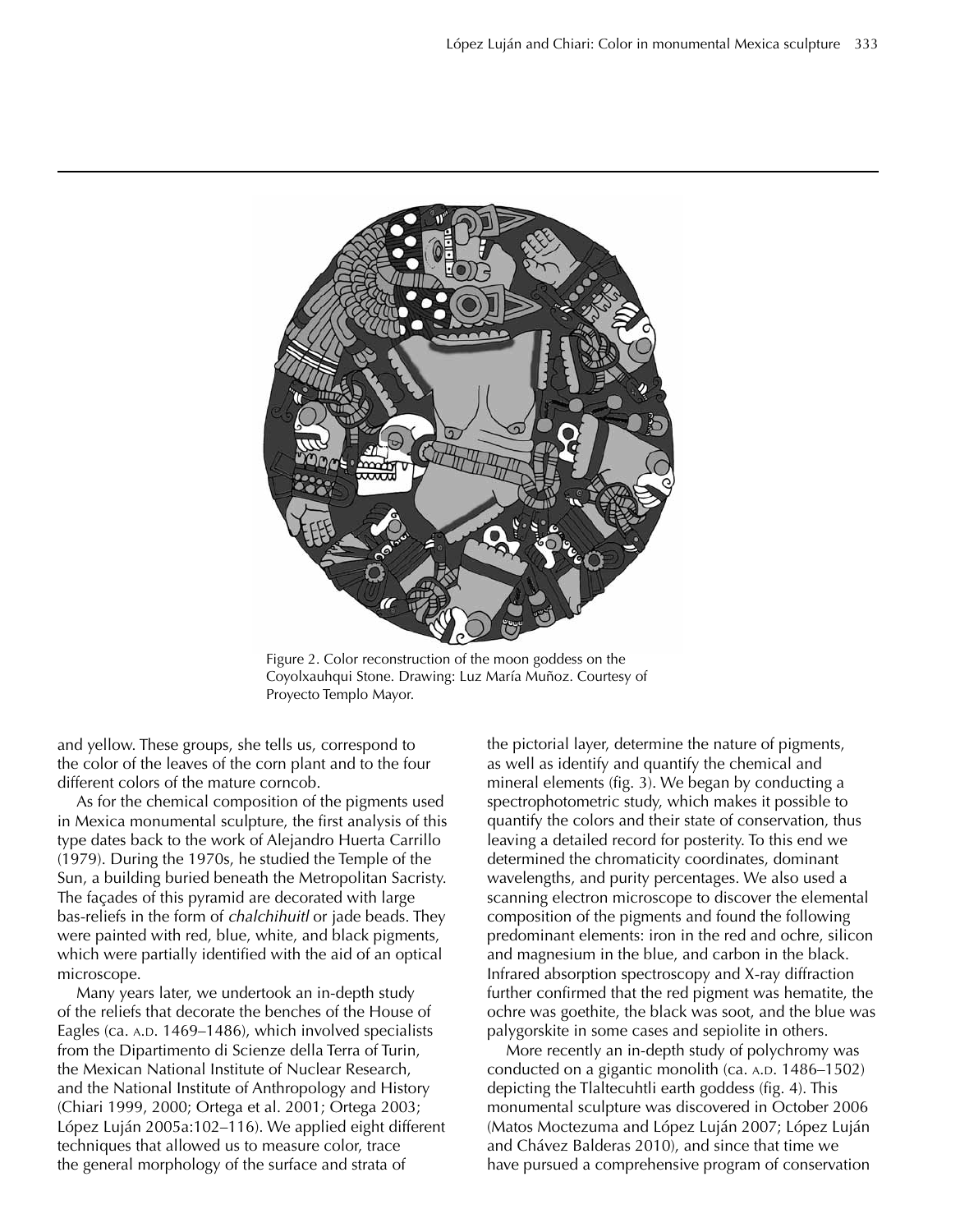

Figure 3. Color reconstruction of a bench from the House of Eagles. Drawing: Fernando Carrizosa. Courtesy of Proyecto Templo Mayor.

and analysis. Before extracting the sculpture from the area of excavation, we performed a terrestrial laser scan with colleagues from the University of Ferrara in Italy to record the correlative position of the four fragments into which the monolith had broken (López Luján 2010:34–

37). Subsequent petrographic analysis and scanning electron microscopy of the fragments allowed us to identify the stone as a lamprobolite andesite (Torres Trejo 2008; López Luján 2010:37–50). The Mexica mined this type of stone from deposits in the Chiquihuite Formation,



Figure 4. Color reconstruction of the earth goddess on the Tlatecuhtli Stone. Drawing: Luz María Muñoz. Courtesy of Proyecto Templo Mayor.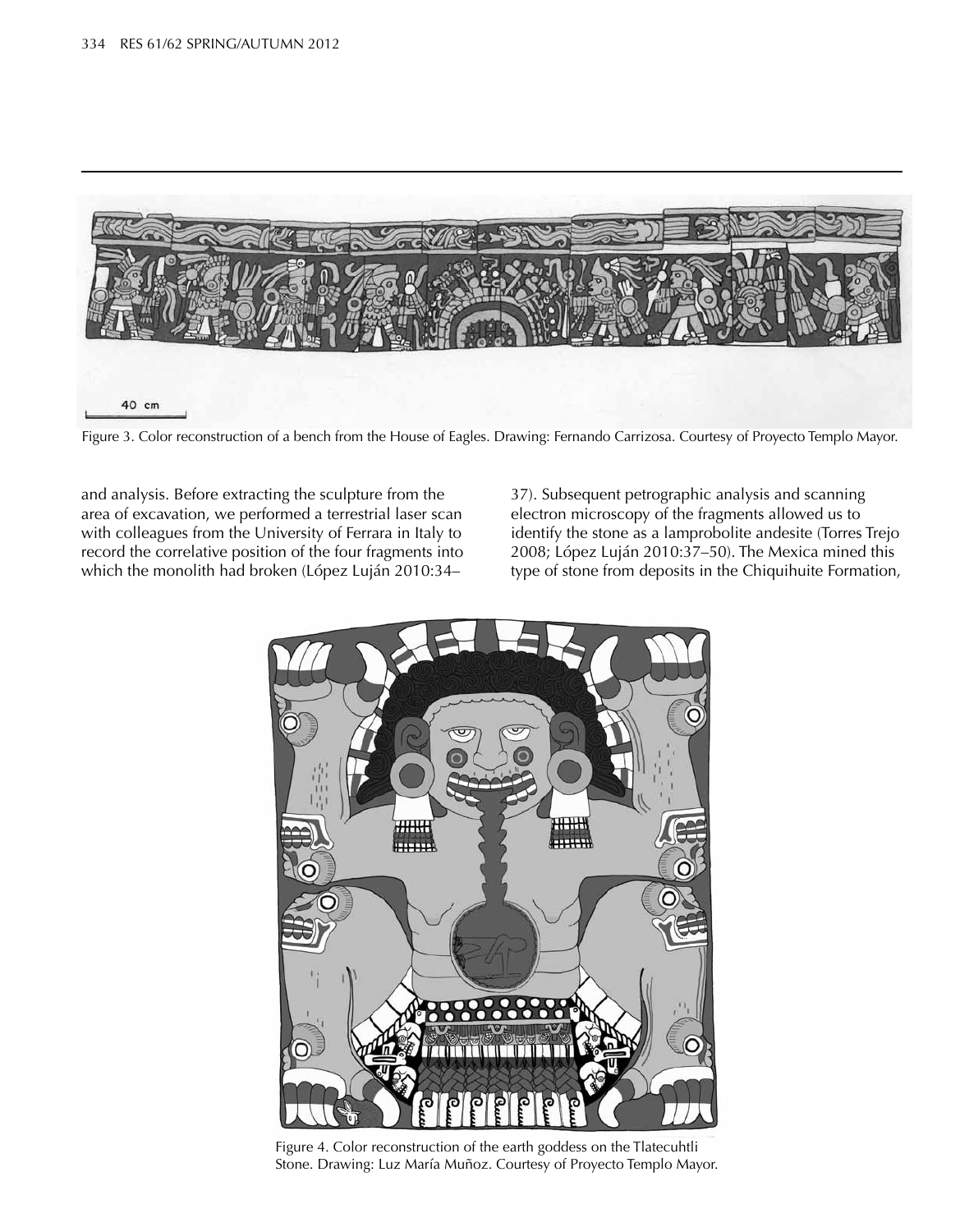about eight miles north of the island of Tenochtitlan (López Luján et al. 2003:145–147). Another fundamental task was the preparation of a three-dimensional scan of the monolith with the assistance of Saburo Sugiyama and his team from the Aichi Prefectural University (López Luján 2010:50–54). With high-precision Minolta equipment, we produced a monochrome topographic model that recorded every detail down to the tiniest pore on the sculpture. Then we added polychrome image data that had been generated after the initial cleaning of this impressive representation of the earth goddess. The result was a surprisingly realistic reconstruction that digitally joined the four fragments of the monolith together. Our project artist used this reconstructive model to produce the line drawing we later employed to record our interventions and samplings.

The fact that the Tlaltecuhtli monolith has retained its original colors is due in large measure to the efforts of Virginia Pimentel and her team of conservators, who prevented the sculpted surface from suddenly detaching from the layer of clay and mortar that had covered it for nearly five centuries. They also managed to dry the piece gradually over the course of nearly a year. Once the four large pieces of the monolith had been moved to the field laboratory, a team led by restorer María Barajas (Barajas et al. 2010; Barajas 2011) began the painstaking and meticulous task of cleaning the monument. The process lasted more than two years because the layer of color no longer adhered to the stone substratum. In fact, almost any physical contact or air movement caused flakes of the pigment to come off the sculpture. Finally, after numerous studies conducted at Mexico's National University, a German silica-based product named KSE 300 © was selected to fix the pigment to the stone. The fruits of these efforts can be seen at first glance, offering a visual sensation not experienced with the Sun Stone or Coyolxauhqui monolith.

The Tlaltecuhtli's temporary stay in the field laboratory also allowed us to perform a series of observations and studies about the nature of the pigments and their agglutinant (Chiari 2008; Mazurek 2008; López Luján 2010:54–71). Of fundamental importance was determining the composition of the chromatic palette, which is limited to red, dark red, ochre, blue, white, and black, and thus similar to the sculptures and mural paintings previously discovered in the Great Temple archaeological zone (López Luján et al. 2005; see Anderson 1963). With the exception of black, these colors were applied directly onto the rough texture of the stone, without an undercoat, to form well-delineated monochromatic surfaces that were saturated, opaque,

uniform, and devoid of any shadows or variations of tone. X-ray diffraction analysis undertaken at the Getty Conservation Institute further revealed that most of the sculpture's pigments are of mineral origin and fully identifiable, as follows.

The red pigment, which was used to depict the blood, gums, ears, leather, bands, and background of the composition, was made from hematite. Hematite is a common iron oxide generally found in the form of sediment and in volcanic rocks. In the case of the Tlaltecuhtli, the diffractogram indicated that the pigment was not red ochre but a well-crystallized and finely ground hematite similar to *synopsis,* as described by Pliny the Elder (Bearat 1996). It is difficult to ascertain exactly where this hematite came from, though there were several deposits near Tenochtitlan, including Sierra Patlachique in the Teotihuacan Valley. There is also the possibility that the Mexica painters simply obtained their supplies of hematite and other pigments in the Tlatelolco market (Cortés 1994:63; Bernardino de Sahagún 2000:906–907).

Various sixteenth-century documentary sources contain descriptions of reddish mineral pigments, but it is difficult to say whether they correspond to the red we identified on the Tlaltecuhtli monolith. The informants of the Franciscan friar Bernardino de Sahagún (1963:257) described one of them in this concise manner: "*Tlachichilli* is chili-red earth, spongy, dark, dark-surfaced. I make something chilired." According to Sahagún (2000:1141) himself, it is a dark red material, similar to red ochre, used in the production of bowls, plates, pitchers, and sauce vessels. His informants described another pigment, *tlahuitl,* in the following terms: "Its name comes from nowhere. It is a rock; it is *tepetate*; it is like *tepetate*. It is ruddy. It is mined. It is necessary, required, useful. It is a medium for beautifying, for reddening" (Sahagún 1963:243). Sahagún (2000:1132), in his Spanish explanation of the Nahuatl text, compares *tlahuitl* to vermilion.<sup>5</sup> The protophysician Francisco Hernández (1959–1984:3:409) specified that it was a kind of yellow earth that had to be exposed to fire to acquire reddish tones, and that the native inhabitants painted walls and floors with it. This may correspond to yellow ochre turning into hematite.

The red hair of the Tlaltecuhtli monolith, however, is a different matter. It was painted with an extremely dark red, almost burgundy pigment. The X-ray diffraction

<sup>5.</sup> We must say, however, that mercury sulfide was not found on the Tlaltecuhtli monolith.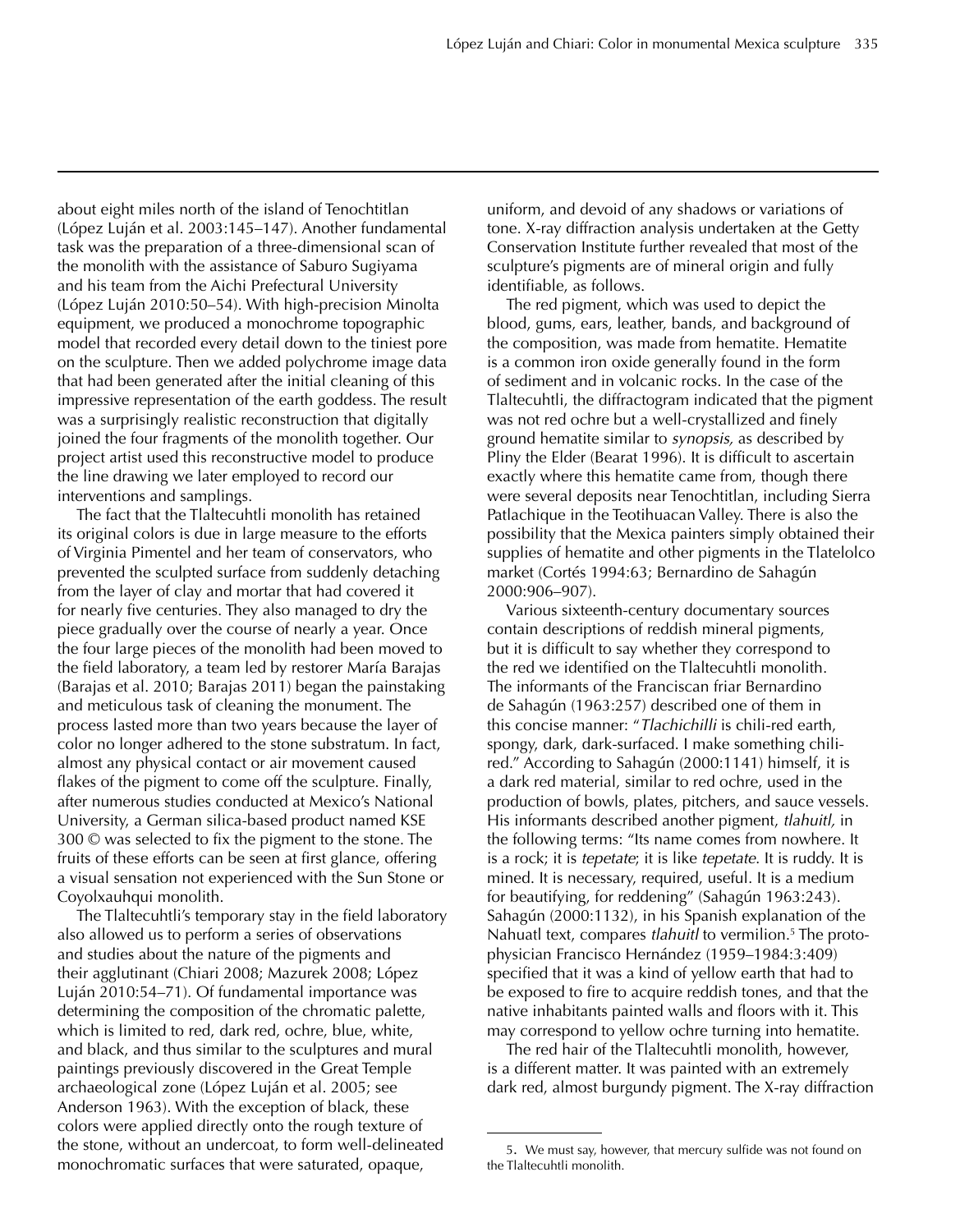analysis showed it to be composed of a more or less crystalline hematite, though the ground-up crystals were not necessarily pure. Interestingly, the analysis also revealed the presence of a small percentage of titanomagnetite, a black mineral with a metallic sheen, whose magnetic properties were observed in a fraction of the powdered pigment sample when a magnet was placed nearby. The dark hue of the red can thus be explained by mixing hematite and magnetite.

The ochre pigment, which was used to realistically render the goddess's skin, is composed of poorly crystallized goethite and hematite known as "yellow ochre." Goethite is the product of the decomposition of sulfates, carbonates, and iron silicates that tend to be deposited along coastal areas. Perhaps this is *tecozahuitl* or *tecoxtli,* both of which are mentioned in the sixteenthcentury texts. With respect to the first, the informants of Sahagún (1963:242) tell us: "Its name comes from *tetl* [stone] and *coçauhqui* [yellow]; that is, it is a yellow stone; yellow in the form of a stone. It is ground up. It is a dyeing medium, a painting medium, a means of making things especially brilliant." This brief description can be complemented with a passage from Hernández (1959–1984:3:410) which mentioned some basic uses of *tecozahuitl,* saying that it is "a kind of ochre or yellow earth with which the painters render this color" and that "some women adorn their faces with it, whereas men used to paint their entire body with it when they prepared to go to war or before attacking the enemy, for they believed it thus instilled terror." The *Codex Mendoza* (1992:40r; see Besso-Oberto 1986) indicates that the province of Tlacozauhtitlan in the modern-day state of Guerrero periodically paid *tecozahuitl* as tribute to Tenochtitlan. Sahagún (2000:1133) also commented that "in order to make a tawny color they take a stone they bring from Tlalhuic (state of Morelos), which is called *tecoxtli,* and they grind it, and mix it with *tzacutli* [orchid mucilage]. It becomes tawny in color. They call this color *cuappachtli*." Hernández (1959–1984:3:409), in turn, simply noted that *tecoxtli* is "a good ochre for painting roofs and vaults and that it is abundantly found in some places of this region."

The white pigment, used to depict the cotton, paper, bone, teeth, claws, stars, and shells on the monolith, is calcite.6 In Nahuatl, this mineral was known as *tizatl, tetizatl,* and *chimaltizatl,* about which the informants

of Sahagún (1963:243–244) had the following to say: "*Tiçatl*. With it women spin. It is white, cylindrical, round. This is mud; this is a watered chalk. Then it is fired in an oven to refine. It becomes chalk." "*Tetiçatl*. Its name comes from *tetl* [rock] and *tiçatl* [chalk], because it is a rock. It is ground, fired, pulverized. With it things are painted." "*Chimaltiçatl*. It comes from Uaxtepec. It is broken off like a cliff rock. And when it is to be painted on, it is fired; it becomes very soft. Then it is ground up; it is mixed with glue. With it things are painted; they are varnished white." Sahagún (2000:1132) added in his Spanish commentary that the first of these minerals was sold in the market, the second was obtained in Tula in the modern-day state of Hidalgo, and the third was similar to the plaster of Castile and came from Uaxtepec in the present-day state of Morelos. The *Codex Mendoza*  (1992:28r, 42r) complements this information by telling us that this kind of material was paid periodically in tribute to Tenochtitlan by the neighboring provinces of Tepeacac and Atotonilco de Pedraza, respectively in the modern-day states of Puebla and Mexico-Hidalgo.

The black pigment, which was used to outline the reliefs that represent cotton textiles, bones, and stars on the monolith, is a non-crystalline material. It most likely is *tlilli ocotl,* a widely disseminated soot prepared from the combustion of conifer resin. The informants of Sahagún (1963:242) described it as follows: "It is the smoke of pine pitchwood, the lampblack of pine pitchwood. It is a medium for blackening, for dyeing, for tracing lines, for blending with black. It is powdery, finely powdered, pulverized. It is that which admits water, which blots, which stains." According to Sahagún (2000:1132), this pigment was made from the smoke of torches. Hernández (1959–1984:3:409) pointed out that it was frequently sold in the market.

Finally we come to the blue pigment, which our analysis identified as Maya Blue, an artificial pigment made from the vegetal indigo colorant obtained from *añil* (*Indigofera suffruticosa*) leaves and a clay that can be paligorskite or more rarely sepiolite (Reyes-Valerio 1993; Chiari et al. 2008). This pigment was used to paint the ear and facial ornaments of Tlaltecuhtli, the Venus glyphs, and the eyebrows of the skulls and telluric faces. The palygorskite, named *sacalum* or "white earth" in Mayan, was imported from Yucatán, while *añil* or *tlacehuilli* was obtained in the tropical regions of Mexico. The informants of Sahagún (1963:242) tell us that *tlacehuilli* "is an herb. Its growing place is in the hot lands. It is pounded with a stone. The juice is squeezed out. It is wrung dry. [The juice] is placed in a bowl. There it becomes thick; there the *tlaceuilli* gathers. This color is

<sup>6.</sup> The problem remains as to whether this is finely pulverized calcite applied with the help of an organic binder or, more likely, a whitewash done with lime and then carbonated, which would adhere by itself.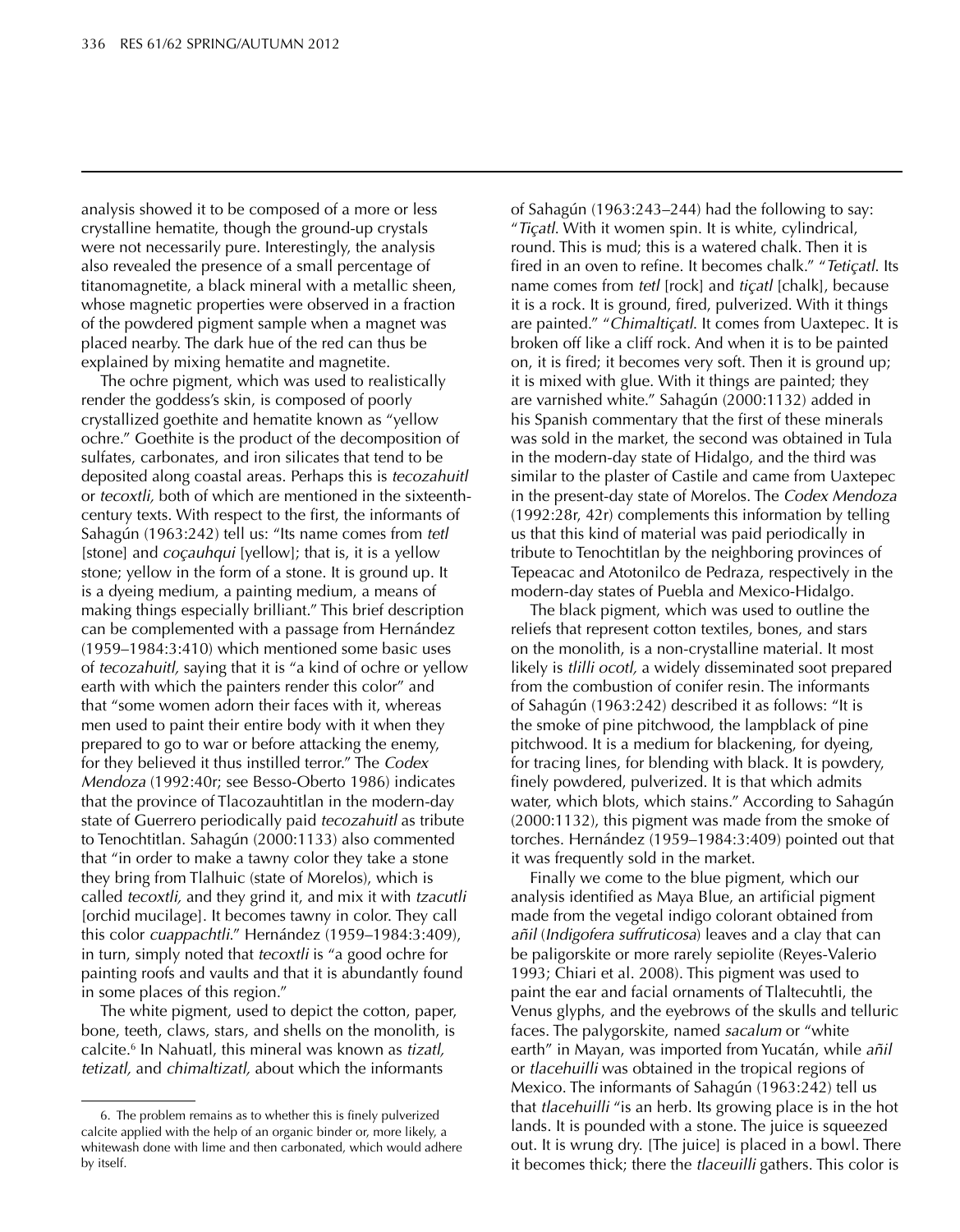dark blue, gleaming, greenish. It is a dyeing medium, a medium for painting black, for painting in colors" (see also Sahagún 2000:1131; Hernández 1959–1984: 3:112–113).

These six powdered pigments were adhered to the sculpture by means of a binder. Thanks to a gas chromatography–mass spectrometry study we know that the material was not made with animal proteins, oils, waxes, or resins, but rather with sugars. Glucose and mannose specifically were identified, which suggests that the substance was orchid mucilage. The Mexica obtained this viscous substance from the pseudobulbs of several orchids endemic to the Basin of Mexico and the Morelos Valley, including *amatzauhtli* (*Encyclia pastoris*), *tzacuxochitl* (*Bletia campanulata*), and *chichiltictepetzacuxochitl* (*Laelia autumnalis*). With its excellent cohesive and adhesive properties, the mucilage had many uses, including that of binder for powdered pigments. The informants of Sahagún (1963:197) said the following about *tzacuhtli*: "The branches are slender. It has stems. Its root is sticky; this is named tzacutli. It is an adhesive." According to Hernández (1959–1984:2:118), the "root" (actually a pseudobulb) of *tzacuhtli* "is cold, wet, and glutinous; an excellent and very binding gluten is prepared with it that the Indians use, and mainly the painters, to adhere colors more firmly so that the figures do not easily come off." In order for the mucilage to be transparent and colorless—and thus ideal as an agglutinant in pigment—it had to be extracted from fresh

bulbs which had been cut into pieces and then dissolved in hot water (González Tirado 1996:23–26, 94).

Taken altogether, the three-dimensional scans, the line drawing, and the chemical data enabled us to create a digital chromatic reconstruction of the monolith. The colors were applied following the rules of the Mixteca-Puebla style defined by Donald Robertson (1994:14–21), including the use of bright, well-saturated, uniform colors without any shadows.

# **Color and symbolism at the Great Temple**

In recent years, color reconstructions have been very useful in resolving problems of iconographic identification. A good example of this involves the ancient *chacmool* from Stage II of the Great Temple (ca. a.d. 1375–1427). Unlike the *chacmool* from the imperial period ( $A.D. 1469-1521$ ) with attributes of the rain god Tlaloc sculpted on its body, this early representation lacks such reliefs (Franco Brizuela 1987; López Austin and López Luján 2001a, 2001b). This led some authors to reject the possibility of identifying it, even though painted (rather than sculpted) attributes were clearly present. After producing a line drawing of the early monument with the help of Fernando Carrizosa and cleaning the polychrome surfaces with great care, we determined the spatial distribution of the surviving pigments with the aid of stereoscopic magnifying glasses and ultraviolet light (fig. 5). Upon this fact base we were



Figure 5. Color reconstruction of the *chacmool* discovered on Stage II of the Great Temple. Drawing: Fernando Carrizosa. Courtesy of Proyecto Templo Mayor.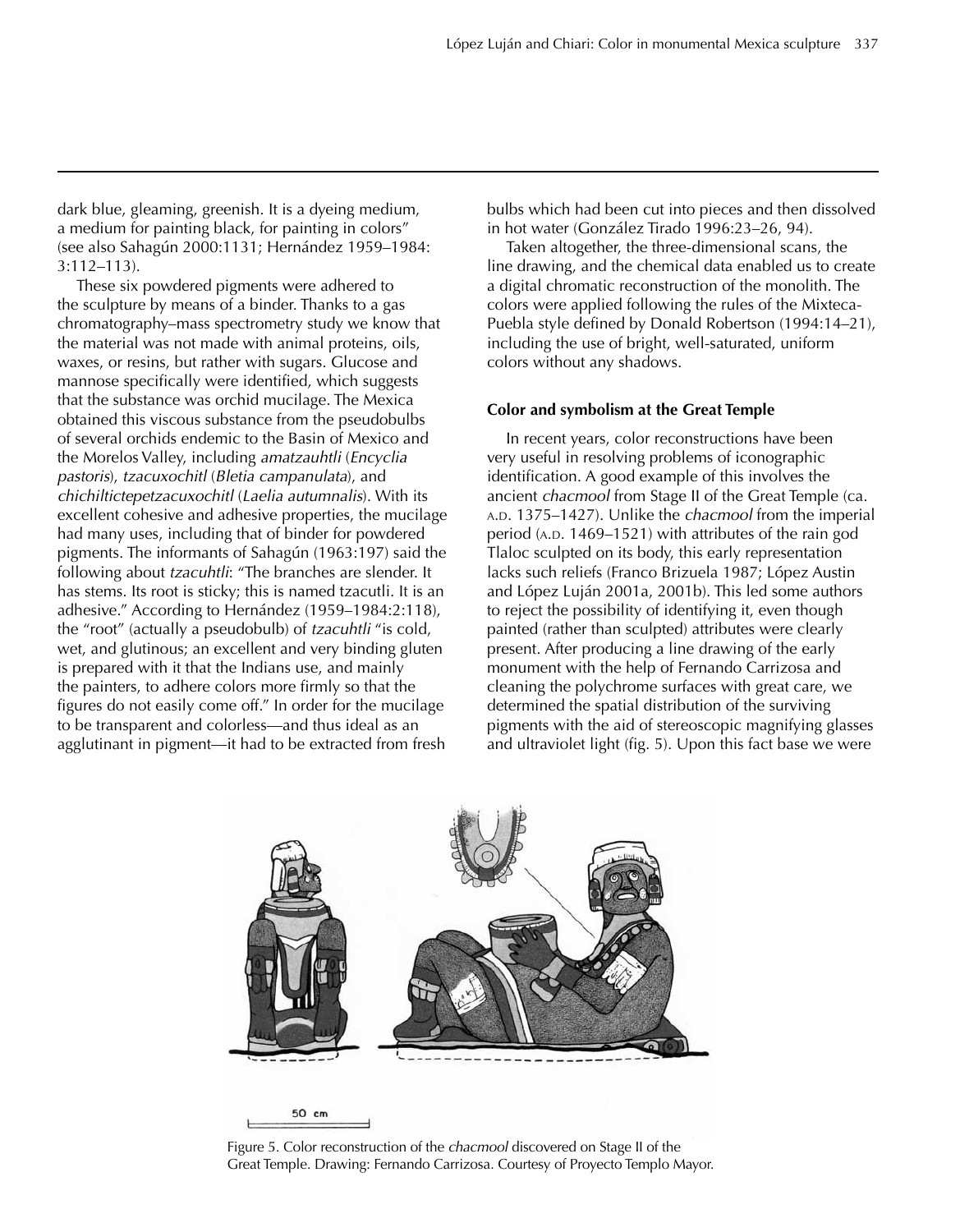able to build a faithful color reconstruction which we then compared with pictographic representations of Tlaloc. From painted attributes such as the *chia* circles on the cheeks, the circular gold pectoral medallion, and the color combination of the petticoat, as well as the black skin, the red hands and feet, and the white headdress and bangles, we realized that this sculpture also represented the rain deity. All of this confirms that there is symbolic continuity between the early and late Mexica chacmool, and that both are differentiated from the Tarascan variety, which depicts an old man with an erect penis, and the Maya and Toltec version, which is a young butterfly warrior.

Color reconstructions have also helped us gain a better understanding of the architectural project and iconographic program of the Great Temple, a dual pyramid that artificially reproduced Coatepec, the "Mountain of Serpents." In fact, the serpent sculptures adorning the base of the pyramid from Phase IVb (ca. A.D. 1469–1481) are precisely where we discovered the most revealing chromatic patterns (López Austin and López Luján 2009:271–293). Beginning with the three impressive basalt serpents that frame the platform of the pyramid on the west side, two of them have long, undulating bodies carved in stone and covered with stucco. The serpent to the north is blue, a color considered to have a cold nature, related to rain deities and the wet season. In contrast, the serpent to the south is ochre, a color thought to have a hot nature, linked to the sun, fire, and golden vegetation in the dry season. As one would expect, the serpent on the central axis of the building is half blue and half ochre. The two stairways of the main façade are also flanked by large serpent heads carved in basalt. The two sculptures on the north side have a pair of jade beads on their back, whereas the two on the south side are feathered and bear the mat symbol over their eyes. In terms of color, the serpents on the north side are distinguished by a clear predominance of the color blue,7 while those on the south side are likewise blue, but also have important ochre elements (figs. 6–7).

The chromatic dichotomy is more conclusive on the serpent heads located on the side and back façades of the pyramid. All of them share reliefs that depict geometric scales on the serpent's nose. The two heads on the north side, however, have jade beads on the back

and are blue. In contrast, the two heads on the south side lack the jade beads and for the most part are ochre. This chromatic pattern reappears on the large stone braziers flanking each of the four serpent heads with geometric scales. The four braziers on the north side are decorated with rain god busts and abundant blue pigment, while the four braziers on the south side are adorned with the sun god Huitzilopochtli's red bow and ochre-colored surfaces. We can add to this list two altars that are located at the entrance to the platform. The one on the Tlaloc side is ornamented with beautiful frogs, while the one on the Huitzilopochtli side bears cloud serpent basreliefs. As one would expect, the frogs are painted blue, whereas the serpents are partially ochre.

In sum, blue was the color chosen for the serpents, braziers, and altars on the side of the temple dedicated to the rain god, while ochre was used to paint those on the side consecrated to the sun god. In this respect, many authors have discussed the importance of duality at the Great Temple (see López Luján 2005b:70–75). The suggestion that this pyramid symbolically summarized the basic oppositions of the universe, such as winter solstice/summer solstice, earth/sky, night/day, wet season/ dry season, is also well known. With regard to the latter opposition, Aguilera (1982) has proposed that the northern half of the pyramid marked the *xopan,* which can be translated as "blue-green time." This was the season from May to October, when the rains dominated. The southern half, according to Aguilera, signaled the *tonalco* or "time of the sun." This period, from November to April, corresponded to the dry season.

As we have seen, the dual iconographic program of the Great Temple also made use of a blue-ochre chromatic opposition. In this regard, Danièle Dehouve (2003:64–67) and Elodie Dupey (2003:83–86; see also 2010) have noted that the Nahuatl words *xoxoctic* and *xouia,* used for blue-green, belong to the semantic field of death, rawness, and vegetation in its fresh and tender stage. Xoxouhqui was also one of the names for Tlaloc. In contrast, the words *cozauhqui* and *coztic,* used for yellow, pertain to the semantic field of life, dryness, and the ripening of grains. Yellow, along with red, was the color of the sun and of the fire god, who was called Ixcozauhqui or "He Who Has the Yellow Face."

In this respect, we should also remember that the city of Tenochtitlan was founded on a spot that would become "the root, the navel, and the heart of all world order" (Durán 1994:337). According to Hernando Alvarado Tezozómoc (1949:63), this place was identified by the presence of two springs. The first of them was known as *tleatl, atlatlayan*—that is, "fiery water, watery

<sup>7.</sup> We must note that one of these two serpents flanking the northern stairway has palygorskite blue on the left eye and palygorskite blue covered with sepiolite blue on the right eye. It is likely an example of ancient restoration or repainting.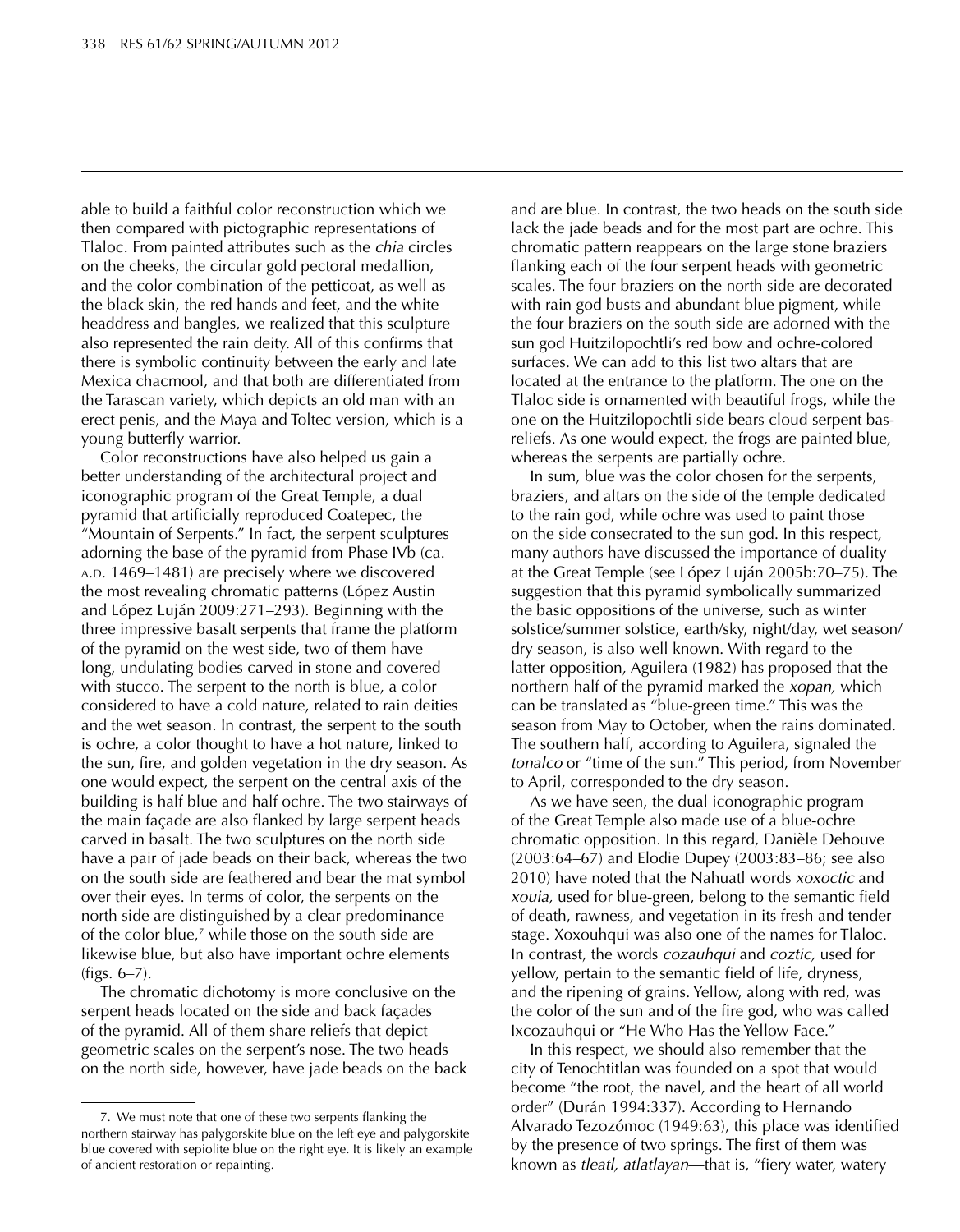

Figure 6. Color reconstruction of the jade serpent found on Stage IVb of the Great Temple. Drawing: Fernando Carrizosa. Courtesy of Proyecto Templo Mayor.



Figure 7. Color reconstruction of the feathered serpent discovered on Stage IVb of the Great Temple. Drawing: Fernando Carrizosa. Courtesy of Proyecto Templo Mayor.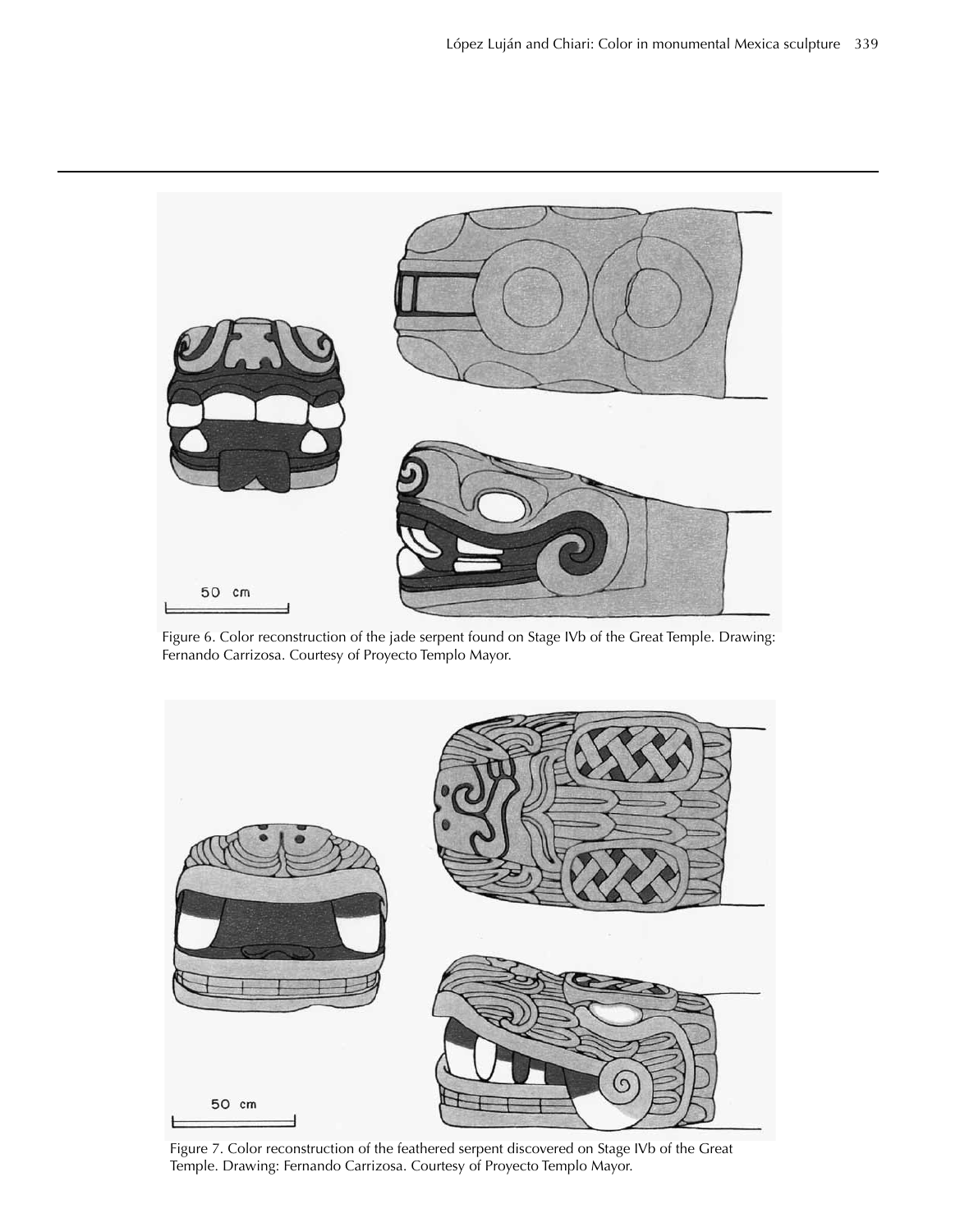bonfire." The second was called *matlalatl, toxpalatl,*  which means "blue water, yellow water." It is significant that Sahagún's informants tell us that this blue and yellow place called *matlalatl toxpalatl* was precisely the "navel of the earth" and there dwelled the "father and mother of the gods," that is, the fire god Xiuhtecuhtli himself (Sahagún 1969:18–19, 41, 88–89).

As a concluding remark, it is clear to us that color analysis is not only quite helpful for revealing the use of certain raw materials in the pre-Columbian past and reconstructing long-lost technological practices, but also for understanding the functions and meanings of ancient polychrome sculpture. After all, these Mexica masterpieces were created for deep religious reasons not to please our aesthetic desire.

#### *Bibliography*

#### Aguilera, C.

- 1982 "Xopan y Tonalco. Una hipótesis acerca de la correlación astronómica del calendario mexica." *Estudios de Cultura Náhuatl* 15: 185–208.
- 1985 "Reconstrucción de la policromía de Coyolxauhqui," in *De la historia. Homenaje a Jorge Gurría Lacroix,* pp. 45–65. Universidad Nacional Autónoma de México, Mexico City.
- Alvarado Tezozómoc, F.
	- 1949 *Crónica mexicáyotl*. Universidad Nacional Autónoma de México / Instituto Nacional de Antropología e Historia, Mexico City.
- Anderson, A. J. O.
	- 1963 "Materiales colorantes prehispánicos." *Estudios de Cultura Náhuatl* 4: 73–83.
- Barajas, M.
	- 2011 "Informe de la restauración y exhibición del relieve monumental de la diosa Tlaltecuhtli de Templo Mayor." Technical report, Museo del Templo Mayor, Mexico City.
- Barajas, M., P. Bosch, C. Malváez, C. Barragán, and E. Lima 2010 "Stabilization of the Tlaltecuhtli Monolith Pigments." *Journal of Archaeological Science* 37: 2881–2886.

#### Bearat, H.

1996 "Chemical and Mineralogical Analysis of Gallo-Roman Wall Paintings from Dietikon, Switzerland." *Archaeometry* 38: 81–95.

#### Besso-Oberto, H.

1986 "Mina prehispánica de Tecozahuitl," in *Arqueología y etnohistoria del Estado de Guerrero,* pp. 345–350. Instituto Nacional de Antropología e Historia, Mexico City.

#### Beyer, H.

- 1921 *El llamado "Calendario Azteca": descripción e interpretación del cuauhxicalli de la "Casa de las Águilas"*. Verband Deutscher Reichsangenhöriger, Mexico City.
- 1955 "La 'Procesión de los señores'. Decoración del Primer Teocalli de piedra en Mexico-Tenochtitlán." *El México Antiguo* 8: 8–42.

#### Boone, E. H. (ed.)

1985 *Painted Architecture and Polychrome Monumental Sculpture in Mesoamerica.* Dumbarton Oaks, Washington, D.C.

## Brinkmann, V.

2008 "The Polychromy of Ancient Greek Sculpture," in *The Color of Life: Polychromy in Sculpture from Antiquity to the Present,* ed. R. Panzanelli, pp. 18–39, 114–115, 120–125, 128–130. J. Paul Getty Museum, Los Angeles.

#### Chiari, G.

- 1999 "Primera relación. Análisis de difracción por rayos-x de los pigmentos de la Casa de las Águilas, Etapa 2 (c. 1440–1481 d.C.)." Technical report, Dipartimento di Scienze Mineralogiche e Petrologiche, Turin.
- 2000 "X-Ray Diffraction Analyses. Preliminary Report on the Samples Taken in July 1999 from Templo Mayor." Technical report, Dipartimento di Scienze Mineralogiche e Petrologiche, Turin.
- 2008 "Results of the X-Ray Diffraction Analysis of Samples from the Earth Goddess Tlaltecuhtli." Technical report, Getty Conservation Institute, Los Angeles.

Chiari, G., R. Giustetto, J. Druzik, E. Doehne, and G. Ricchiardi 2008 "Pre-Columbian Nanotechnology: Reconciling the Mysteries of the Maya Blue Pigment." *Applied Physics A: Materials Science and Processing* 90 (1): 3–7.

#### *Codex Mendoza*

1992 University of California Press, Berkeley.

Cortés, H.

- 1994 *Cartas de relación*. Porrúa, Mexico City.
- Cué, L., F. Carrizosa Montfort, and N. Valentín 2010 "El monolito de Coyolxauhqui: investigaciones recientes." *Arqueología Mexicana* 102: 42–47.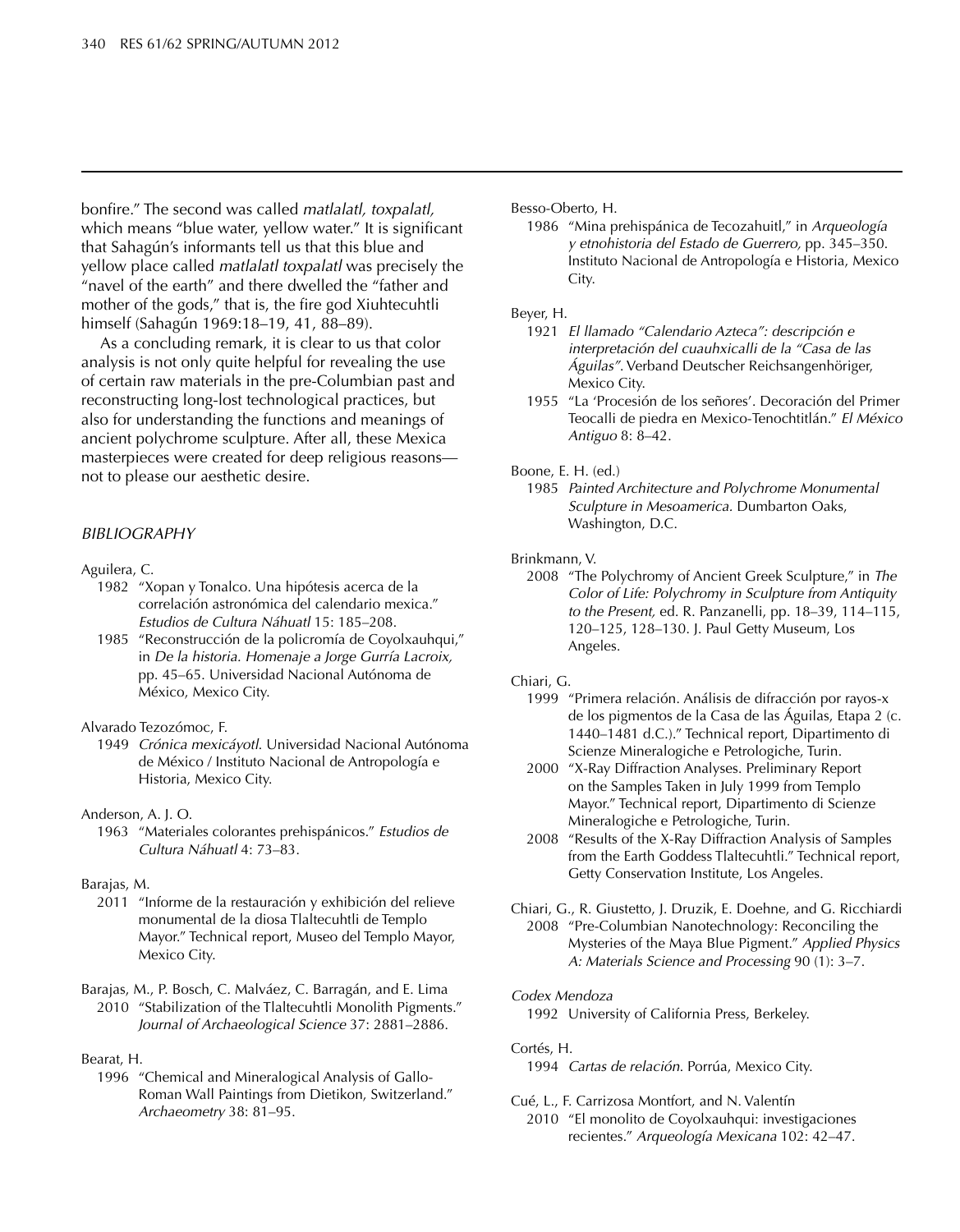# Dawley, T. H., Jr.

1902 "Some Recent Archaeological Discoveries in Mexico City." *Scientific American* 87 (8): 118.

# Dehouve, D.

2003 "Nombrar los colores en náhuatl (siglos XVI–XX)," in *El color en el arte mexicano,* ed. G. Roque, pp. 51–100. Universidad Nacional Autónoma de México, Mexico City.

# Dupey García, E.

- 2003 "Color y cosmovisión en la cultura náhuatl prehispánica." Master's thesis, Universidad Nacional Autónoma de México, Mexico City.
- 2010 "Les couleurs dans les pratiques et les représentations des Nahuas du Mexique central (XIVe–XVIe siècles)." Ph.D. diss., École Pratique des Hautes Études, Paris.

# Durán, D.

1994 *History of the Indies of New Spain,* trans. D. Heyden. University of Oklahoma Press, Norman.

# Durand-Forest, J. de

1974 "Codex Borbonicus. Description codicologique," in *Codex Borbonicus, Bibliothèque de l'Assemblée Nationale–Paris (Y 120),* ed. K. A. Nowotny and J. de Durand-Forest, pp. 27–32. Akademische Druckund Verlagsanstalt, Graz.

# Fash, B. W.

2011 "Mesoamerican Technicolor: Re-creating and Preserving a Vivid Past." *Source: Notes in the History of Art* 30 (3): 40–46.

# Franco, M. L.

1987 "Conservation at the Templo Mayor of Tenochtitlan," in *In Situ Archaeological Conservation,* ed. M. Á. Corzo and H. Hodges, pp. 166–175. Getty Conservation Institute, Los Angeles.

García Cook, Á., and R. M. Arana A.

1978 *Rescate arqueológico del monolito Coyolxauhqui: Informe preliminar.* Instituto Nacional de Antropología e Historia, Mexico City.

# González Tirado, R. C.

1996 "El tzauhtli: mucílago de orquídeas. Obtención, usos y caracterización." B.A. thesis, Escuela Nacional de Conservación, Restauración y Museografía, Mexico City.

# Grimaldi, D. M.

2001 "Painting Techniques and Deterioration Due to Air Pollution of the Wall Paintings of the Aztecs at the Great Temple of Tenochtitlan, in Mexico City." Master's thesis, Queen's University, Kingston, Ont.

# Hernández, F.

- 1959–1984 *Obras completas*. 7 vols. Universidad Nacional Autónoma de México, Mexico City.
- Houston, S., C. Brittenham, C. Mesick, A. Tokovinine, and C. Warinner
	- 2009 *Veiled Brightness: A History of Ancient Maya Color.*  University of Texas Press, Austin.

Huerta Carrillo, A.

1979 "Apéndice 3: Análisis de la policromía de los petroglifos de la Estructura A," in *El Recinto Sagrado de Mexico-Tenochtitlan. Excavaciones 1968–69 y 1975–76,* ed. C. Vega Sosa, pp. 87–94. Instituto Nacional de Antropología e Historia, Mexico City.

# López Austin, A., and L. López Luján

- 2001a "El chacmool mexica." *Caravelle* 76–77: 59–84.
- 2001b "Los mexicas y el chacmool." *Arqueología Mexicana*  49: 68–73.
- 2009 *Monte Sagrado–Templo Mayor: el cerro y la pirámide en la tradición religiosa mesoamericana*. Universidad Nacional Autónoma de México / Instituto Nacional de Antropología e Historia, Mexico City.

López Luján, L.

- 2005 *La Casa de las Águilas: un ejemplo de la arquitectura religiosa de Tenochtitlan*. 2 vols. Instituto Nacional de Antropología e Historia, Mexico City.
- 2005b *The Offerings of the Templo Mayor of Tenochtitlan.*  University of New Mexico Press, Albuquerque.
- 2010 *Tlaltecuhtli*. Instituto Nacional de Antropología e Historia, Mexico City.

# López Luján, L., and X. Chávez Balderas

- 2010 "Al pie del Templo Mayor: excavaciones en busca de los soberanos mexicas," in *Moctezuma II: tiempo y destino de un gobernante,* ed. L. López Luján and C. McEwan, pp. 294–303. Instituto Nacional de Antropología e Historia, Mexico City.
- López Luján, L., G. Chiari, A. López Austin, and F. Carrizosa 2005 "Línea y color en Tenochtitlan. Escultura policromada y pintura mural en el recinto sagrado de la capital mexica." *Estudios de Cultura Náhuatl* 36: 15–45.

López Luján, L., and M.-F. Fauvet-Berthelot

2009 "El arte escultórico de los mexicas y sus vecinos," in *Escultura monumental mexica,* ed. E. Matos Moctezuma and L. López Luján, pp. 71–113. Fundación Conmemoraciones 2010, Mexico City.

# López Luján, L., J. Torres, and A. Montúfar

2003 "Los materiales constructivos del Templo Mayor de Tenochtitlan." *Estudios de Cultura Náhuatl* 34: 137–166.